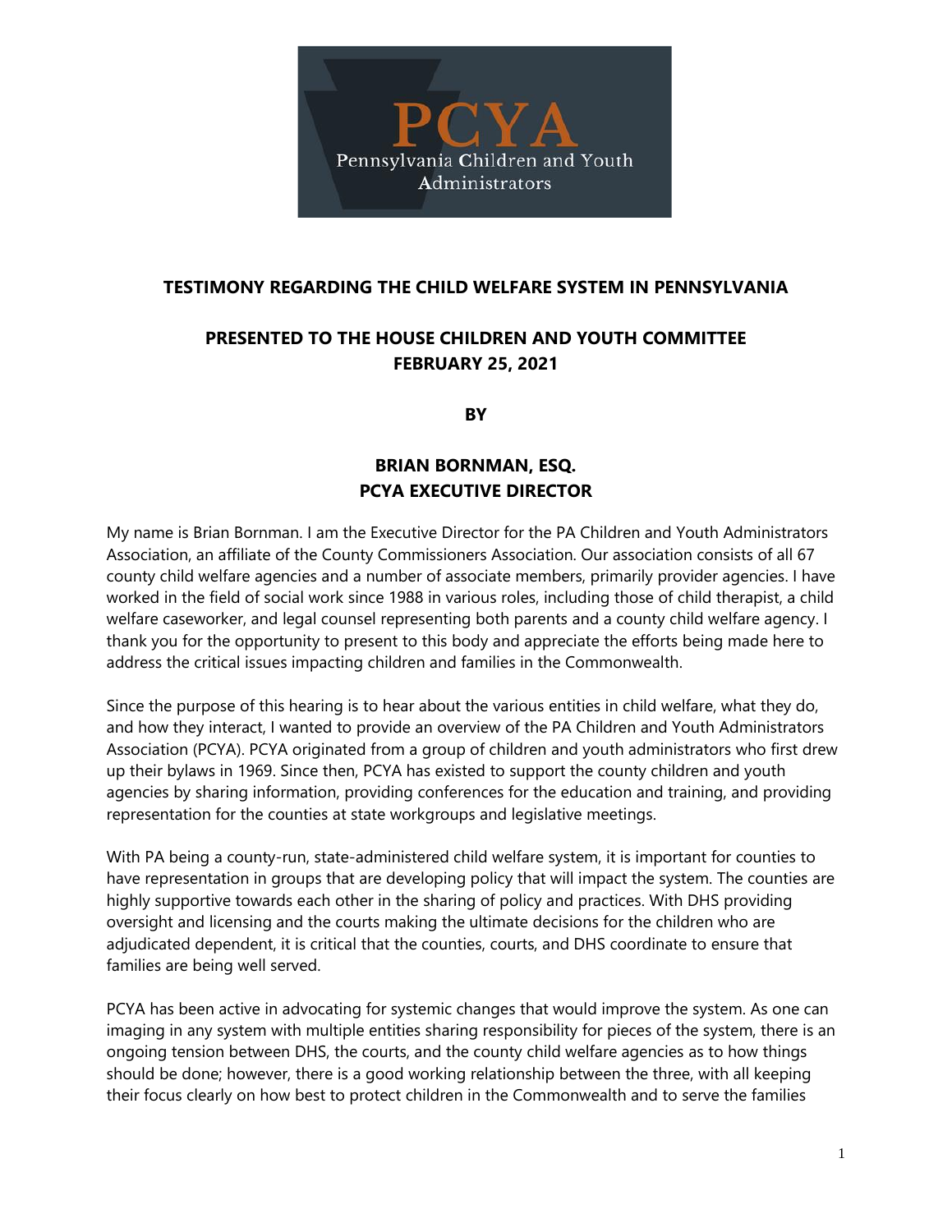involved with the system.

As for recent practice discussions in PA, it is most heartening that the federal Family First Prevention Services Act has focused our attention on prevention services to a greater extent than in the past. ":

As I realize that this committee has a number of new members, I wanted to take an opportunity to do a brief overview of the laws impacting child welfare and the process by which the system operates. While there are numerous federal laws impacting child welfare at the federal and state levels, including the Adoption and Safe Families Act, Child Abuse Prevention and Treatment Act, Indian Child Welfare Act, Multi-ethnic Placement Act, Every Student Succeeds Act, Families First Prevention Services Act, and a host of others, I want to focus primarily on the three laws most normally utilized by the county child welfare agencies in day to day operations.

The Child Protective Services Law (CPSL) is what many think of when they consider child protection in PA. Most of the changes that came from the Governor's Task Force on Child Protection, following the Sandusky prosecution, were amendments to this law. This is really the law dictating who is a mandated reporter, the means by which reports must be made, how investigations are categorized, appeal rights and processes regarding referral outcomes, and who is maintained on the child abuse registry. While the purposes of the CPSL is to protect children from being subjected to abusers, it is important to not over-emphasize the importance of the child abuse registry. As an example, in 2015, when the legislative changes from the Governor's Task Force first went into effect, there were 1.5 million child abuse clearances obtained. Of that number, there were 10 individuals who were prevented from obtaining employment because of the results of their child abuse clearance.

While the CPSL is helps to ensure that child abusers do not have the opportunity to be able to work with children in the future, this law is not really what provides the mechanism for county agencies to be able to petition the court to assume custody in order to protect children who are being abused. The law that provides those processes is the Juvenile Act. 42 Pa.C.S. §6301, *et seq*. It is important to note the purposes of the Juvenile Act in §6301(b). Those are set forth below.

> (1) To preserve the unity of the family whenever possible or to provide another alternative permanent family when the unity of the family cannot be maintained.

(1.1) To provide for the care, protection, safety and wholesome mental and physical development of children coming within the provisions of this chapter.

(2) Consistent with the protection of the public interest, to provide for children committing delinquent acts programs of supervision, care and rehabilitation which provide balanced attention to the protection of the community, the imposition of accountability for offenses committed and the development of competencies to enable children to become responsible and productive members of the community.

(3) To achieve the foregoing purposes in a family environment whenever possible, separating the child from parents only when necessary for his welfare, safety or health or in the interests of public safety, by doing all of the following:

(i) employing evidence-based practices whenever possible and, in the case of a delinquent child, by using the least restrictive intervention that is consistent with the protection of the community, the imposition of accountability for offenses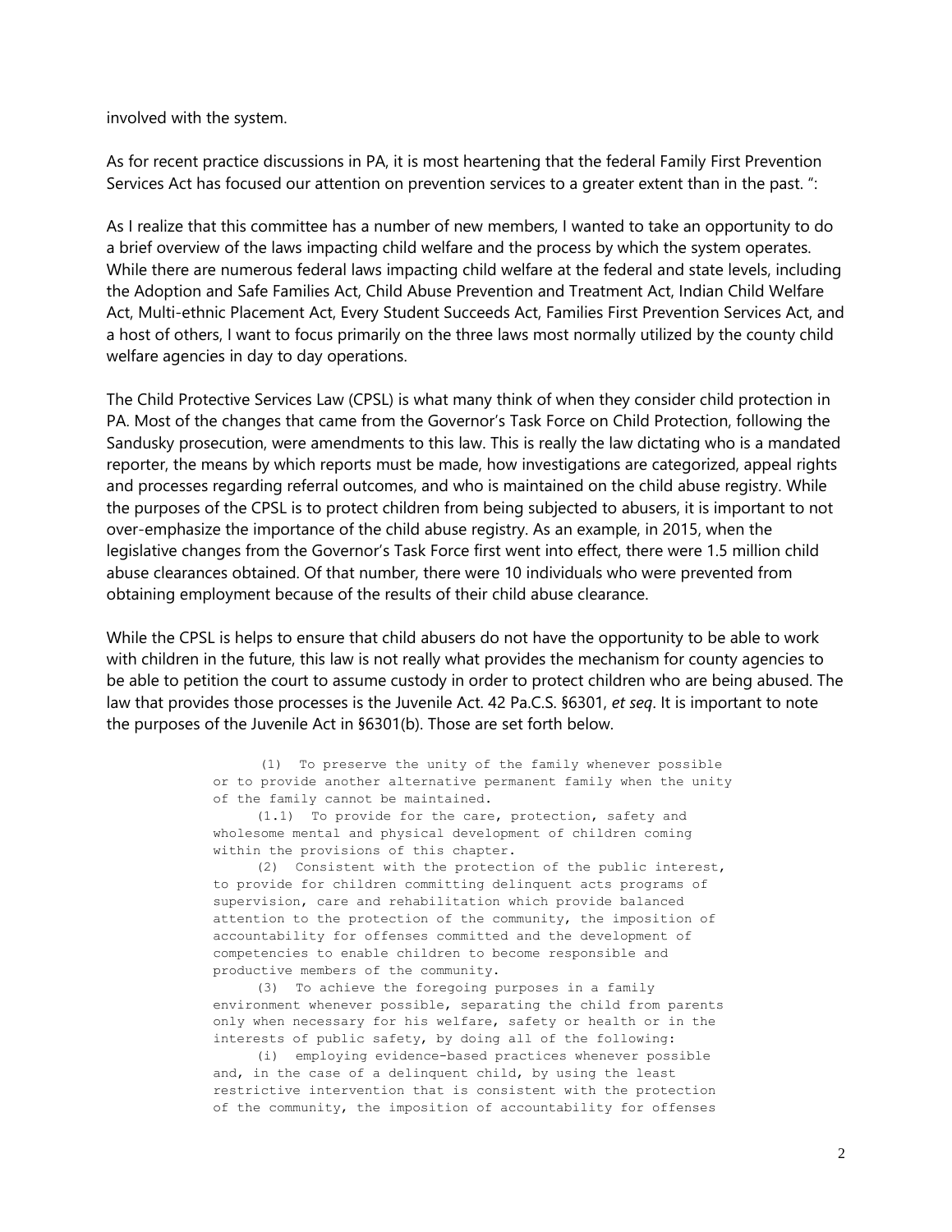committed and the rehabilitation, supervision and treatment needs of the child; and (ii) imposing confinement only if necessary and for the minimum amount of time that is consistent with the purposes under paragraphs  $(1)$ ,  $(1.1)$  and  $(2)$ . (4) To provide means through which the provisions of this chapter are executed and enforced and in which the parties are assured a fair hearing and their constitutional and other legal rights recognized and enforced.

These purposes are really the guiding principle by which the entire system operates. Maintaining family unity is always top priority, if it can be done safely. When a child can't be maintained in their home safely, their removal from that home should always be for least amount of time possible to provide rehabilitative services necessary to reunify the family safely and the child should be placed wherever will cause the least detrimental impact to the child, leading to a strong preference for kinship placements.

There is often a misconception that County Children and Youth Agencies remove a child, but it must be noted that CYS staff do not have the authority to remove children. In order for a child to be removed from a parent, the court must issue an order authorizing such a removal. The separation of a child from their parent, even for their own safety, is vigorously protected by both the United States and Pennsylvania Constitutions. As such, there are numerous protections built into the Juvenile Act to ensure that such removals are absolutely necessary and that no less invasive efforts would be adequate to protect the child.

Some of these protections include a hearing before the court within 72 hours to determine whether allowing the child to remain in their home would be contrary to their welfare and whether the agency has made reasonable efforts to prevent the removal of the child from the home or that there was an emergency situation such that reasonable efforts could not have been made. §6332. Additionally, a *Guardian Ad Litem* must be appointed for the child for all proceedings, whose duty is to represent the best interests of the child. §6311. At the 72 hour hearing, the court will determine whether the child should remain in care until a dependency hearing is held, within ten days, or whether the child will be returned home to their parent or caregiver. There are, of course, notice provisions that require parents and GALs be notified at every step of the process. These notices set out the parents' rights to counsel and to have counsel appointed, if they are unable to afford counsel, as well as how to request counsel.

Following the 72 hour hearing, although frequently filed concurrently with the shelter care application, the agency must set out the grounds for why they believe the child to be "Dependent." A "Dependent Child" is specifically defined in the Juvenile Act in §6302 and is set forth below.

**"Dependent child."** A child who:

(1) is without proper parental care or control, subsistence, education as required by law, or other care or control necessary for his physical, mental, or emotional health, or morals. A determination that there is a lack of proper parental care or control may be based upon evidence of conduct by the parent, guardian or other custodian that places the health, safety or welfare of the child at risk, including evidence of the parent's, guardian's or other custodian's use of alcohol or a controlled substance that places the health, safety or welfare of the child at risk;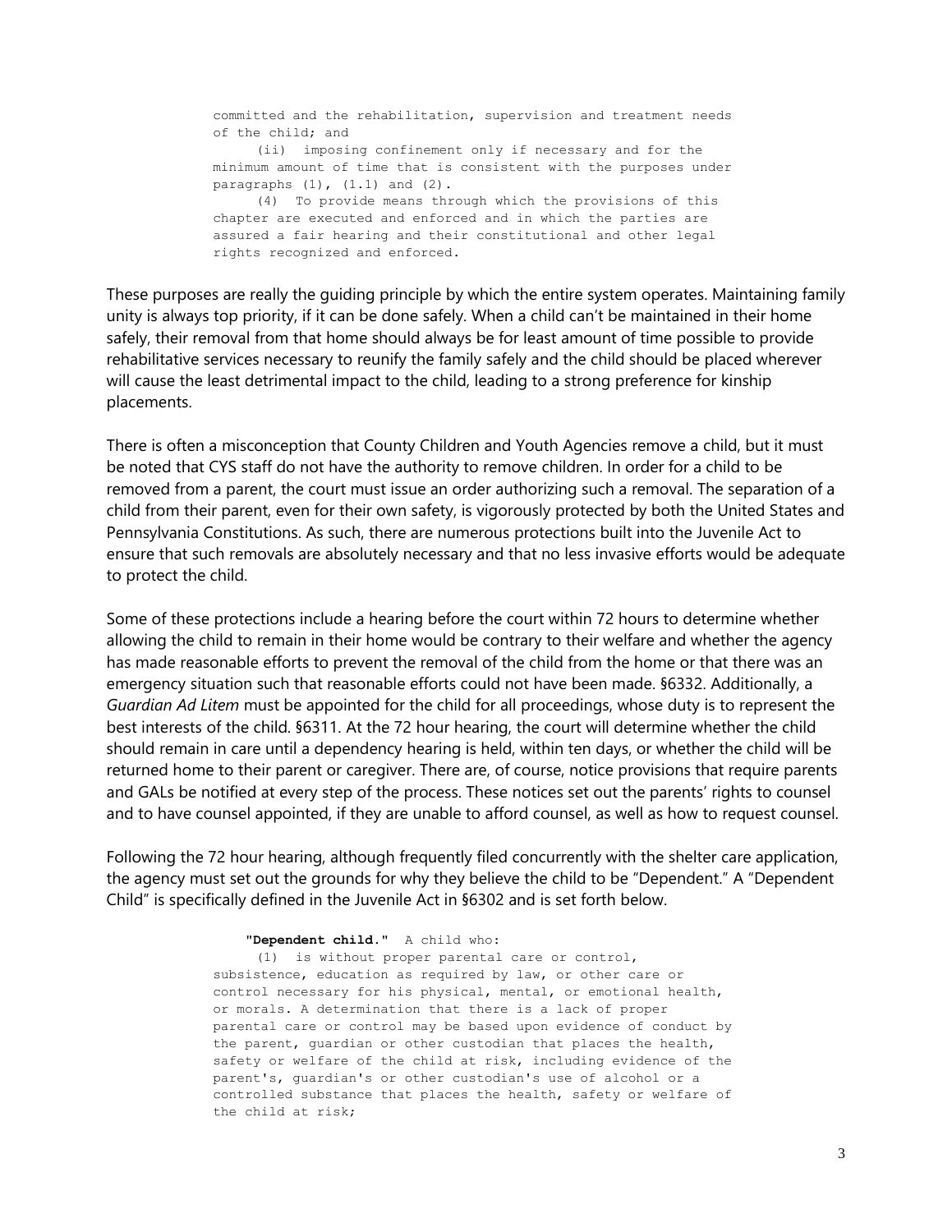(2) has been placed for care or adoption in violation of  $l$ aw $\cdot$ 

(3) has been abandoned by his parents, guardian, or other custodian;

(4) is without a parent, guardian, or legal custodian; (5) while subject to compulsory school attendance is habitually and without justification truant from school;

(6) has committed a specific act or acts of habitual disobedience of the reasonable and lawful commands of his parent, guardian or other custodian and who is ungovernable and found to be in need of care, treatment or supervision;

(7) has committed a delinquent act or crime, other than a summary offense, while under the age of ten years;

(8) has been formerly adjudicated dependent, and is under the jurisdiction of the court, subject to its conditions or placements and who commits an act which is defined as ungovernable in paragraph (6);

(9) has been referred pursuant to section 6323 (relating to informal adjustment), and who commits an act which is defined as ungovernable in paragraph (6); or

(10) is born to a parent whose parental rights with regard to another child have been involuntarily terminated under 23 Pa.C.S. § 2511 (relating to grounds for involuntary termination) within three years immediately preceding the date of birth of the child and conduct of the parent poses a risk to the health, safety or welfare of the child.

Within ten days of the 72 hour hearing, there must be a hearing at which the agency must present evidence to the court that the child is a "Dependent Child." §6341. If found to be Dependent, there must be a Dispositional Hearing to determine the placement of the child and the services to be provided. Additionally, a permanency goal is determined for the child, with Reunification with Parent being the most preferred goal. At the dispositional hearing, the court has broad latitude to determine the disposition that best meets the needs of the child, including a return with the parents, with or without legal custody, placement in the custody of the agency, or a transfer of custody to another individual that resides within or outside of the Commonwealth. §6351.

Before a child can be removed from their parents at a dispositional hearing, there must be specific findings by the court that must be put on the record. These are set forth in §6351(b) and reproduced below. The court is also to ensure that visitation occurs between siblings that were removed, in the event they are not placed together.

> **(b) Required preplacement findings.--**Prior to entering any order of disposition under subsection (a) that would remove a dependent child from his home, the court shall enter findings on the record or in the order of court as follows:

(1) that continuation of the child in his home would be contrary to the welfare, safety or health of the child; and

(2) whether reasonable efforts were made prior to the placement of the child to prevent or eliminate the need for removal of the child from his home, if the child has remained in his home pending such disposition; or

(3) if preventive services were not offered due to the necessity for an emergency placement, whether such lack of services was reasonable under the circumstances; or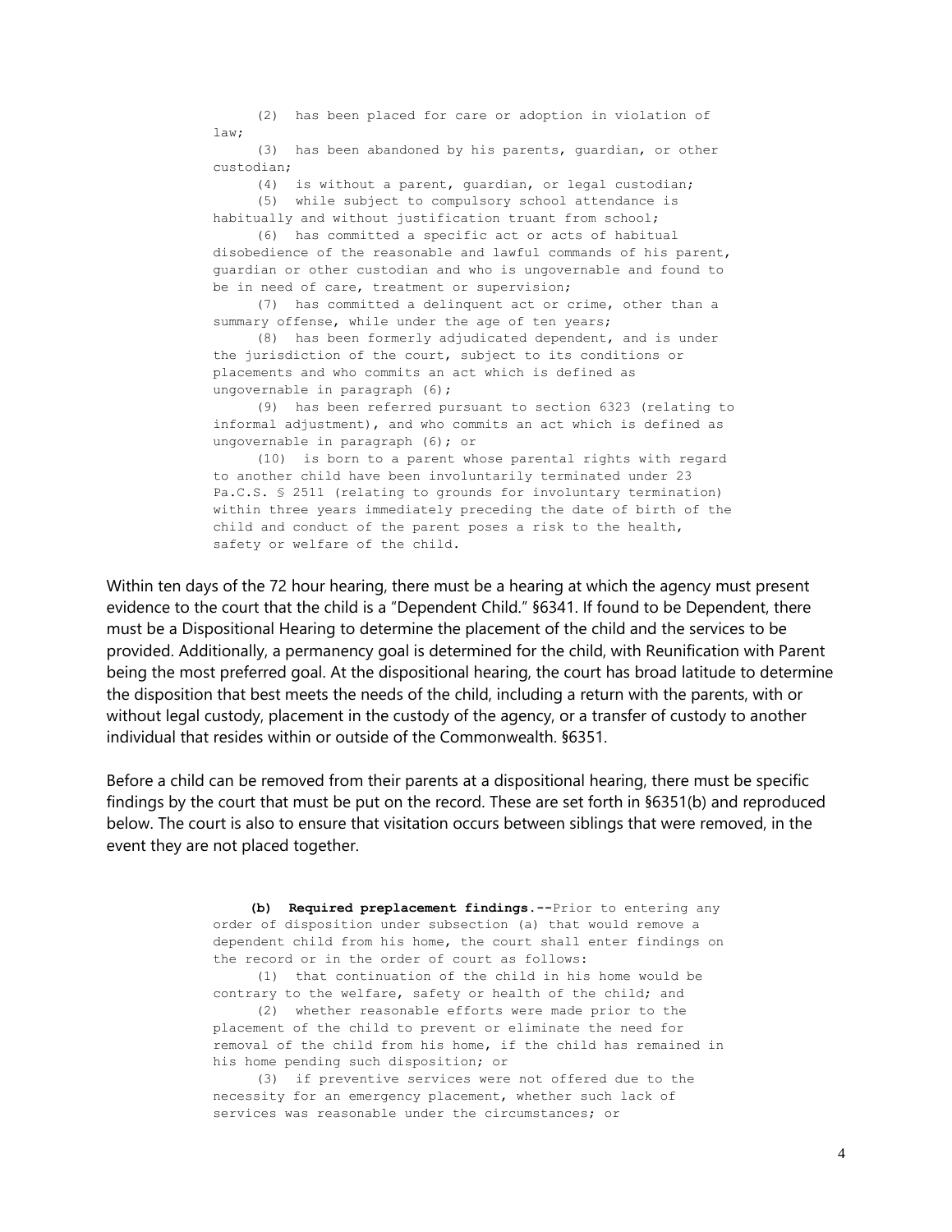(4) if the court has previously determined pursuant to section 6332 (relating to informal hearing) that reasonable efforts were not made to prevent the initial removal of the child from his home, whether reasonable efforts are under way to make it possible for the child to return home; and

(5) if the child has a sibling who is subject to removal from his home, whether reasonable efforts were made prior to the placement of the child to place the siblings together or whether such joint placement is contrary to the safety or well-being of the child or sibling.

Following an adjudication of dependency and disposition hearing, a Permanency Review must be held at least every six months, although many counties hold these reviews on a much more frequent basis in order to ensure the case is handled expeditiously and children not remain in care any longer than necessary. At the permanency review, the court must make numerous findings regarding compliance with permanency plans designed to address needs, whether reasonable efforts have been made to achieve the permanency goal, the appropriateness of the plan and permanency goal, whether the child is safe, and what services are necessary for children over 14 to be able to successfully transition to adulthood. §6351 (e), (f), & (g). These permanency reviews will continue throughout the life of the case, with court oversight at every step of the process. There may also be a Court Appointed Special Advocate appointed for the child.

In the small percentage of the cases in which the child in unable to be reunified with a parent, the other law greatly impacting child welfare comes into play. This law is the Adoption Act, 23 PA.C.S.§2101, *et seq*. The Adoption Act sets forth the conditions and processes by which there can be a petition filed to terminate parental rights in order to free a child for adoption. There are, once again, substantial due process protections built into the Adoption Act. These hearings are held in the Orphan's Court, rather than Juvenile Court, although both are part of the Court of Common Pleas. The Adoption Act sets forth the specific grounds by which parental rights can be terminated. These are contained in §2511 and are set forth below.

## **Grounds for involuntary termination.**

**(a) General rule.--**The rights of a parent in regard to a child may be terminated after a petition filed on any of the following grounds:

(1) The parent by conduct continuing for a period of at least six months immediately preceding the filing of the petition either has evidenced a settled purpose of relinquishing parental claim to a child or has refused or failed to perform parental duties.

(2) The repeated and continued incapacity, abuse, neglect or refusal of the parent has caused the child to be without essential parental care, control or subsistence necessary for his physical or mental well-being and the conditions and causes of the incapacity, abuse, neglect or refusal cannot or will not be remedied by the parent.

(3) The parent is the presumptive but not the natural father of the child.

(4) The child is in the custody of an agency, having been found under such circumstances that the identity or whereabouts of the parent is unknown and cannot be ascertained by diligent search and the parent does not claim the child within three months after the child is found.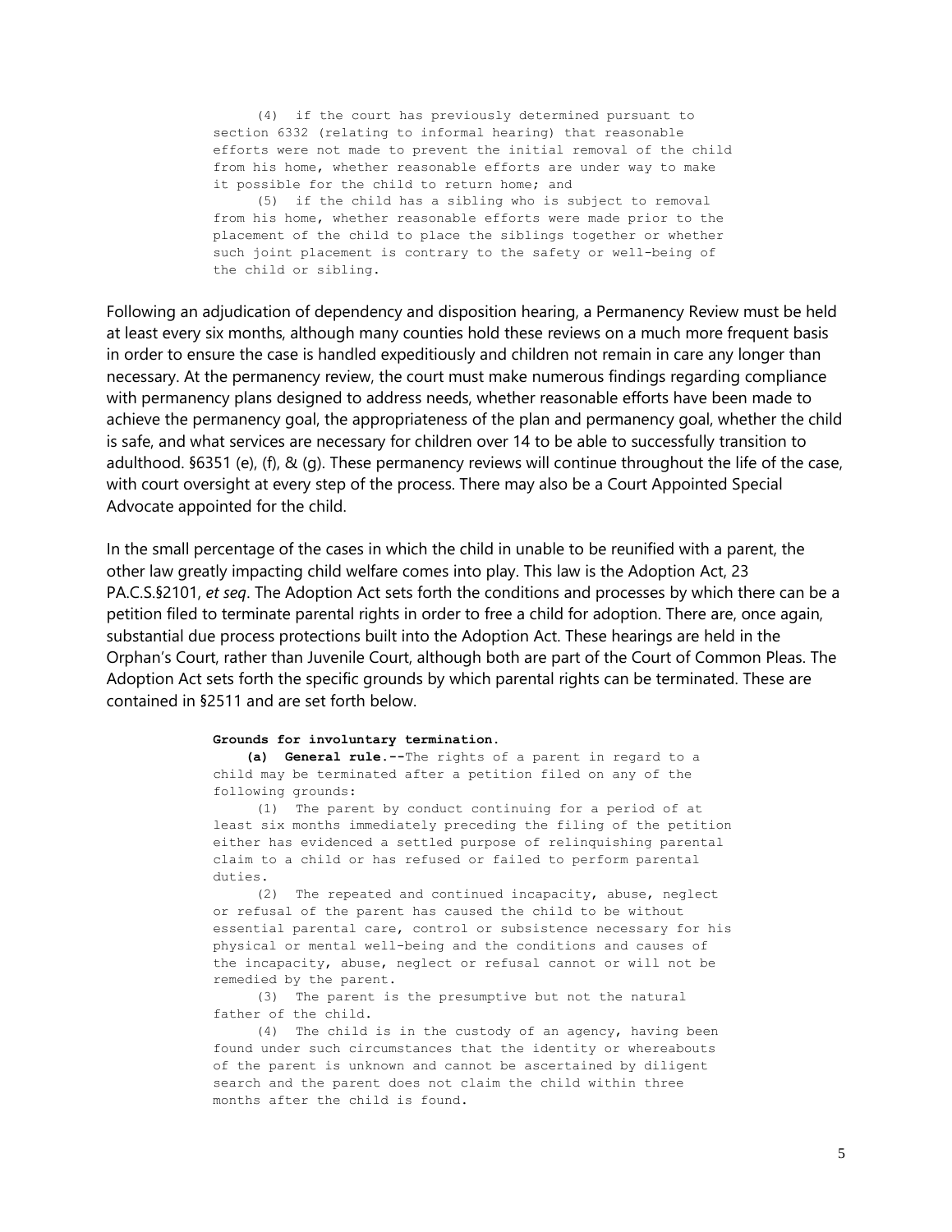(5) The child has been removed from the care of the parent by the court or under a voluntary agreement with an agency for a period of at least six months, the conditions which led to the removal or placement of the child continue to exist, the parent cannot or will not remedy those conditions within a reasonable period of time, the services or assistance reasonably available to the parent are not likely to remedy the conditions which led to the removal or placement of the child within a reasonable period of time and termination of the parental rights would best serve the needs and welfare of the child.

(6) In the case of a newborn child, the parent knows or has reason to know of the child's birth, does not reside with the child, has not married the child's other parent, has failed for a period of four months immediately preceding the filing of the petition to make reasonable efforts to maintain substantial and continuing contact with the child and has failed during the same four-month period to provide substantial financial support for the child.

(7) The parent is the father of a child conceived as a result of a rape or incest.

(8) The child has been removed from the care of the parent by the court or under a voluntary agreement with an agency, 12 months or more have elapsed from the date of removal or placement, the conditions which led to the removal or placement of the child continue to exist and termination of parental rights would best serve the needs and welfare of the child.

(9) The parent has been convicted of one of the following in which the victim was a child of the parent:

(i) an offense under 18 Pa.C.S. Ch. 25 (relating to criminal homicide);

(ii) a felony under 18 Pa.C.S. § 2702 (relating to aggravated assault);

(iii) an offense in another jurisdiction equivalent to an offense in subparagraph (i) or (ii); or

(iv) an attempt, solicitation or conspiracy to commit an offense in subparagraph (i), (ii) or (iii).

(10) The parent has been found by a court of competent jurisdiction to have committed sexual abuse against the child or another child of the parent based on a judicial adjudication as set forth in paragraph (1)(i), (ii), (iii) or (iv) or (4) of the definition of "founded report" in section 6303(a) (relating to definitions) where the judicial adjudication is based on a finding of "sexual abuse or exploitation" as defined in section 6303(a).

(11) The parent is required to register as a sexual offender under 42 Pa.C.S. Ch. 97 Subch. H (relating to registration of sexual offenders) or I (relating to continued registration of sexual offenders) or to register with a sexual offender registry in another jurisdiction or foreign country.

**(b) Other considerations.--**The court in terminating the rights of a parent shall give primary consideration to the developmental, physical and emotional needs and welfare of the child. The rights of a parent shall not be terminated solely on the basis of environmental factors such as inadequate housing, furnishings, income, clothing and medical care if found to be beyond the control of the parent. With respect to any petition filed pursuant to subsection (a)(1), (6) or (8), the court shall not consider any efforts by the parent to remedy the conditions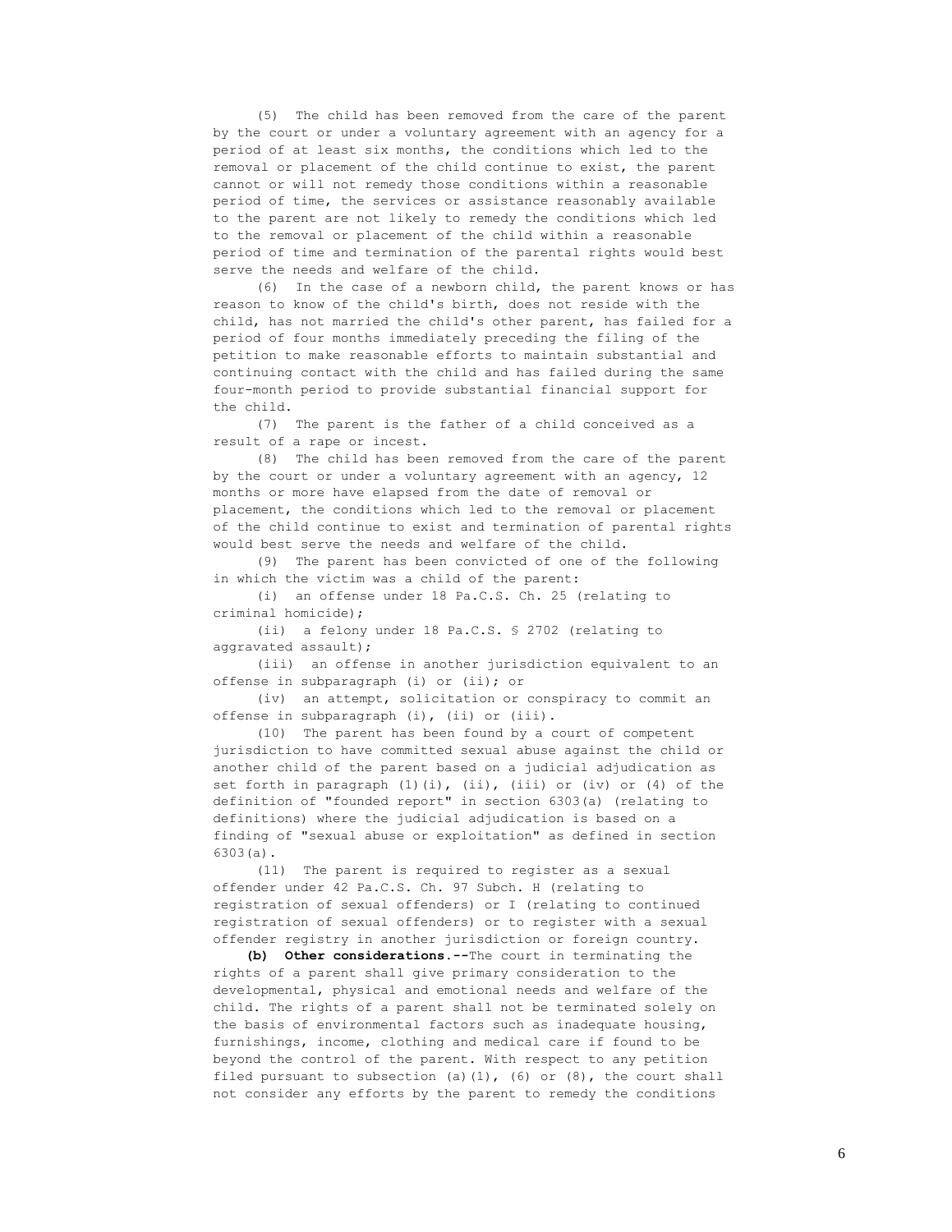described therein which are first initiated subsequent to the giving of notice of the filing of the petition.

There must be a two part analysis when considering whether the grounds have been met for the termination of parental rights. Not only must one of the grounds be met under §2511 (a), but there must be a best interest analysis under §2511(b).

While there are numerous other laws, court rules, and regulations directing how service delivery occurs in the child welfare system, those covered above will provide a good understanding of how the process actually works. While referrals come in through ChildLine, and are investigated so that a finding can be kept on the registry, it is the Juvenile Act and Adoption Act that protects the children at risk and allows them to move toward permanency, if they can't be safely reunified with a parent.

With the framework of laws briefly covered, I want to propose that we all consider how we discuss the challenges of the child protection system. The practice of child welfare has always been a difficult one, with caseworkers being subjected to very emotionally challenging situations. These are people who care deeply about the children and families they serve and they hate to see children being harmed. The burnout rate for new caseworkers can be quite high due to the stress of work and the constant concern regarding whether the right decision was made about the safety of a child.

It must be remembered that the decision of whether a child should be removed from a home represents no good options. Even when a child is unsafe and may have experienced severe abuse, they still have a relationship with their parent or caregiver and suffer a loss when that separation takes place. In some cases, the abuse is so severe that the detrimental effects of disrupting the relationship between a parent and child is obviously warranted; however, in many situations the outcome is not as crystal clear as many believe.

Consider a 4 year old with two black eyes. He tells a school nurse that "daddy hit me" and nothing else. The parents tell the caseworker that the father opened a door while the child was running by and the door knob hit him in the face. No one else is available to provide information. How does one proceed? If the father purposely struck a child in the face hard enough to cause two black eyes, that is a high risk of additional, potentially life threatening, abuse. If it was an accident, a removal from the home would be traumatic for the parents and child alike. More often than not, these are the type of situations that caseworkers face. While you may have the best intentions, access to medical professionals, and a children's advocacy center to assist with the best child interview you can get, what you don't have is a crystal ball.

The one thing that can be relied on with certainty is that if the child is left in the home and the worst happens, the headline will read "CYS leaves abused child to their fate. Why are they failing our children?" If the child is removed from the home, the headline reads, "CYS traumatizes child and family over common household accident." This pervasive second guessing can be extremely difficult for staff to handle.

This is not to say that the failings of the system should not be evaluated and efforts made to improve. To be sure, any system in which human beings are being asked to evaluate other human beings and determine whether they pose a risk will always have its mistakes. I would suggest though, that more thought be given to how these are characterized in legislation and the press. For child welfare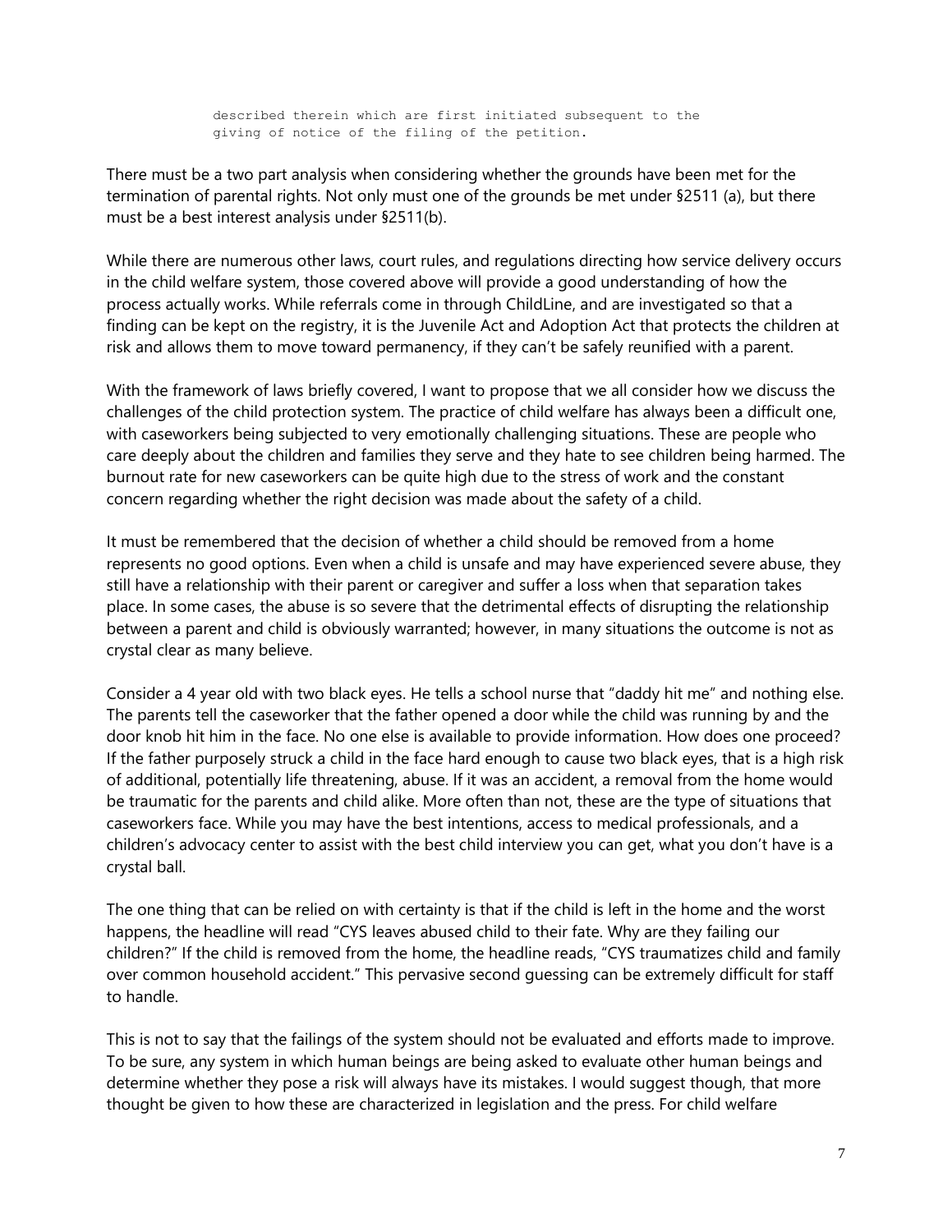professionals, who have committed their careers to trying to help those most at risk, representations of their work as "Broken", "Failure", and "Apathetic" can be devastatingly demoralizing. In truth, "Overworked", "insufficiently resourced", and "unable to determine the future" may be more accurate.

Everyone involved with serving children and families wants to see the system improve. There is no benefit to DHS, the counties, or casework staff to seeing children harmed and, in my experience, they all make the best decisions they can with the information that is available to them and within the constraints of the laws they work under, but that information is nearly always incomplete and the laws are designed to protect parental rights, unless there is strong evidence that the relationship must be impeded upon in order to protect a child. That being said, we wouldn't want it any other way. The relationship between a parent and child should be protected to the highest degree as it is the most fundamental relationship we have.

County agencies have created some of the most innovative programs to address the needs of the children and families they serve. From dramatic increases in the use of kinship resources, to having drug and alcohol evaluators embedded with child welfare, to grants for tiny homes to provide older youth with housing that would continue long after CYS involvement ends, agencies are always looking at the possible ways that families can be better served.

It is important to think of human services as if you are building a home. Establishing safety, security, and healthy nurturing relationships is the foundation upon which a lifetime of development will take place. If you think of a quality education as the walls, you will be unable to build those walls if children are persistently experiencing trauma from abuse or neglect. Each of the human needs must be met before further development can take place, with the ultimate goal of building a functioning member of society who can be productive and healthy. The child welfare system looks to protect the physical bodies of children, to be sure. That is important so that children can be safe, but beyond that, children need to be loved and supported, they need relationships that give them meaning and support, they need to develop a strong foundation and know that their safety and nurturance needs will be met consistently. If that is done, then they can develop and learn.

We need to help them develop skills that will allow them to function as adults, such as learning to drive, manage their money, and obtain housing. We need to assist them with learning skills to have meaningful employment, be that college or vocational education. I am glad to be working with the counties at a time when these have been areas of focus. We are so much further along now than we were ten or fifteen years ago. While it takes time to improve the system, it is better than it has been in the past and everyone is striving to improve going forward. But we must realize that the system is, in the end, people doing the work.

I want to thank this body for holding this hearing to learn more about our child welfare system and look forward to working with you as you consider legislation in the future. I think it is critically important for you, who are making the important decisions regarding the laws impacting child welfare, to hear from those who are doing the work, but also to hear from those receiving services form the system. I would encourage hearing testimony from youth in foster care and parents receiving services. Lastly, I want to thank all the professionals in Pennsylvania who have committed their lives to protecting and caring for the at-risk and abused children in the state

Thank you.